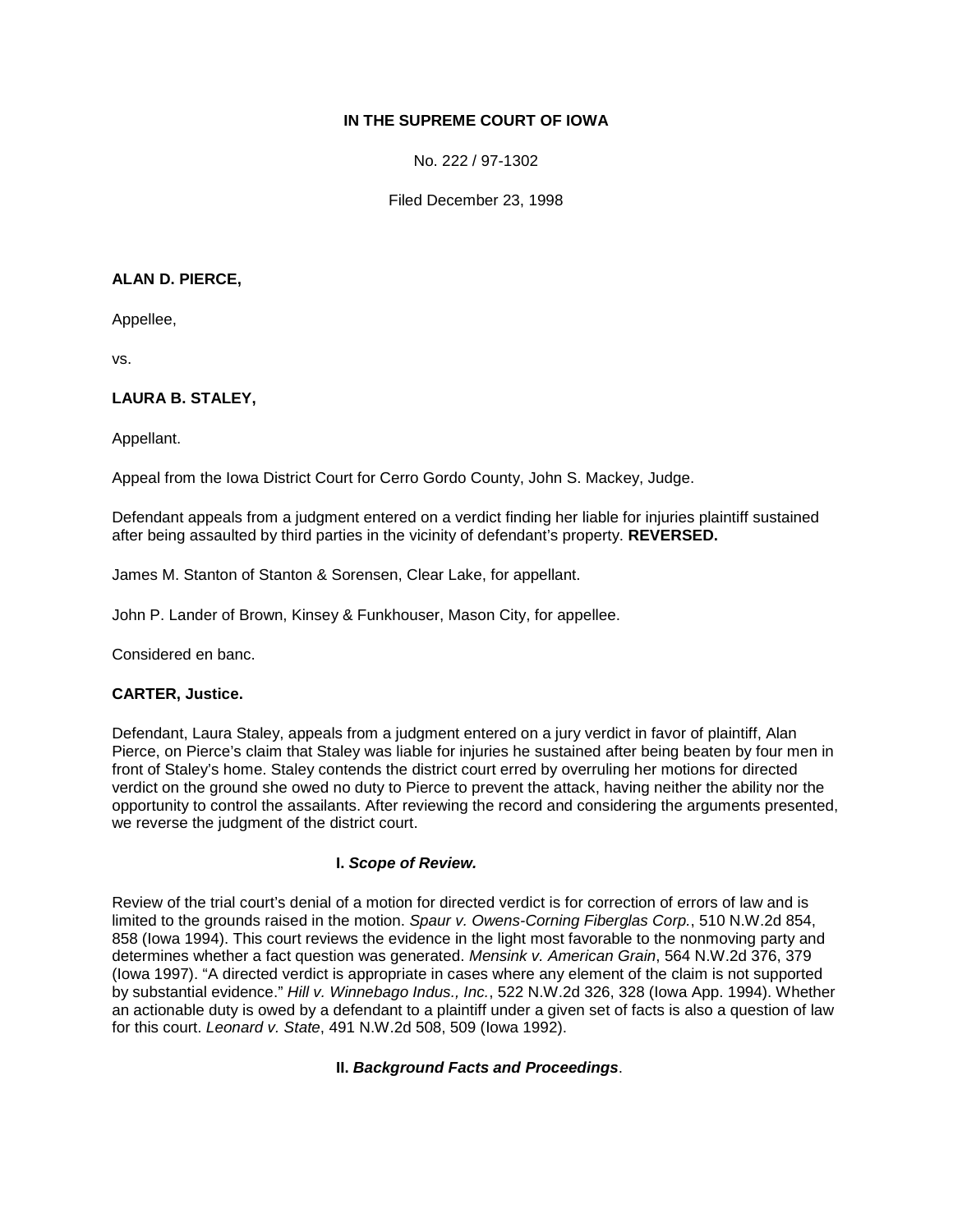The plaintiff, Alan Pierce, is a brother of Ronald Portis who lived next door to defendant, Laura Staley, in Mason City. During the time that Ron and his wife, Karen, lived there, they were exposed to multiple incidents of bad behavior by Staley's son, Richard, and his friends. Richard and his friends would harass Portises' children, throw garbage and fireworks on the Portises' property, and on one occasion had thrown Ron Portis to the ground and kicked him. Other assaultive conduct had occurred on Staley's property involving Richard's friends acting among themselves. On at least one occasion, a firearm was discharged on her premises.

These problems temporarily ceased when Portises complained sufficiently to Staley. Staley testified at the trial that the boys would ordinarily listen to her and respect her. She claimed that she established rules for them to follow when she was absent and that she had prohibited certain persons from coming to her home. Frequently, however, Staley told the Portises to rely on the police if trouble ensued. Karen Portis estimated that she had resorted to calling the police at least seven times prior to the incident that gives rise to the present litigation.

On July 2, 1995, the Portises left their home early in the afternoon. They were concerned about a "ruckus" that had been going on at Staley's home. They asked Pierce to stop by and check their house with an eye towards avoiding vandalism. Pierce made one visit around 4:30 p.m. and noticed no one at or around the Staley residence. He knocked on Staley's door and received no response. He then left.

Pierce made a second visit to the Portis home at approximately 6 p.m. At that time, four individuals located in the vicinity of Staley's front steps spoke to Pierce and beckoned him onto the Staley property. After Pierce had crossed the parking in front of the house and stepped onto Staley's front lawn, one of Richard's friends, Jason Hoff, engaged Pierce in a bear hug. Richard and his other friends, Roger Carson and Tim Cassidy, congregated around Hoff and Pierce near the curb in front of the house. At this time, some of the assailants retrieved baseball bats that were leaning against a car parked in the street. They used these bats to severely beat Pierce.

During both of the times that Pierce had visited the vicinity of the Portis house that afternoon, Staley was assisting her boyfriend in performing some yard work in Garner, approximately twenty miles from Mason City. At around 4 p.m. that afternoon, Staley had received a phone call from her son, Richard. Richard did not testify, and Staley's disclosure of the details of the conversation was extremely limited. She only stated that Richard had told her about an incident that had occurred involving three men coming to the door with baseball bats. Staley acknowledged some urgency to return home upon receiving that news and indicated that she began to shower and clean up with that purpose in mind. She did not actually return home, however, until approximately 6:30 p.m., which was fifteen minutes after the attack on Pierce.

Pierce commenced the present action, seeking to recover from Staley for his injuries under the theory that she was responsible for controlling third persons on her property. The district court submitted the case to the jury, which returned a verdict in favor of the plaintiff.

# **III.** *Preservation of Error*.

Pierce complains that Staley's brief does not comply with Iowa Rule of Appellate Procedure 14(a) by failing to set forth appropriate assignments of error. When a party, in an appellate brief, fails to state, argue, or cite authority in support of an issue, the issue may be deemed waived. Iowa R. App. P. 14(a)(3); *Hollingsworth v. Schminkey*, 553 N.W.2d 591, 596 (Iowa 1996).

Staley presents a single "Issue Presented for Review" in her brief, in which she asserts she had no duty to prevent Pierce's injuries, having neither the ability nor the opportunity to control the conduct of the assailants. In framing her issue, Staley does not specifically contend that her absence from the scene of the assault entitled her to a directed verdict. *See* Restatement (Second) of Torts § 318 (1965). Nevertheless, we find this issue is raised by her assertion that she had neither the ability nor the opportunity to control the assailants. She clearly argues the issue of "presence" in the body of her brief,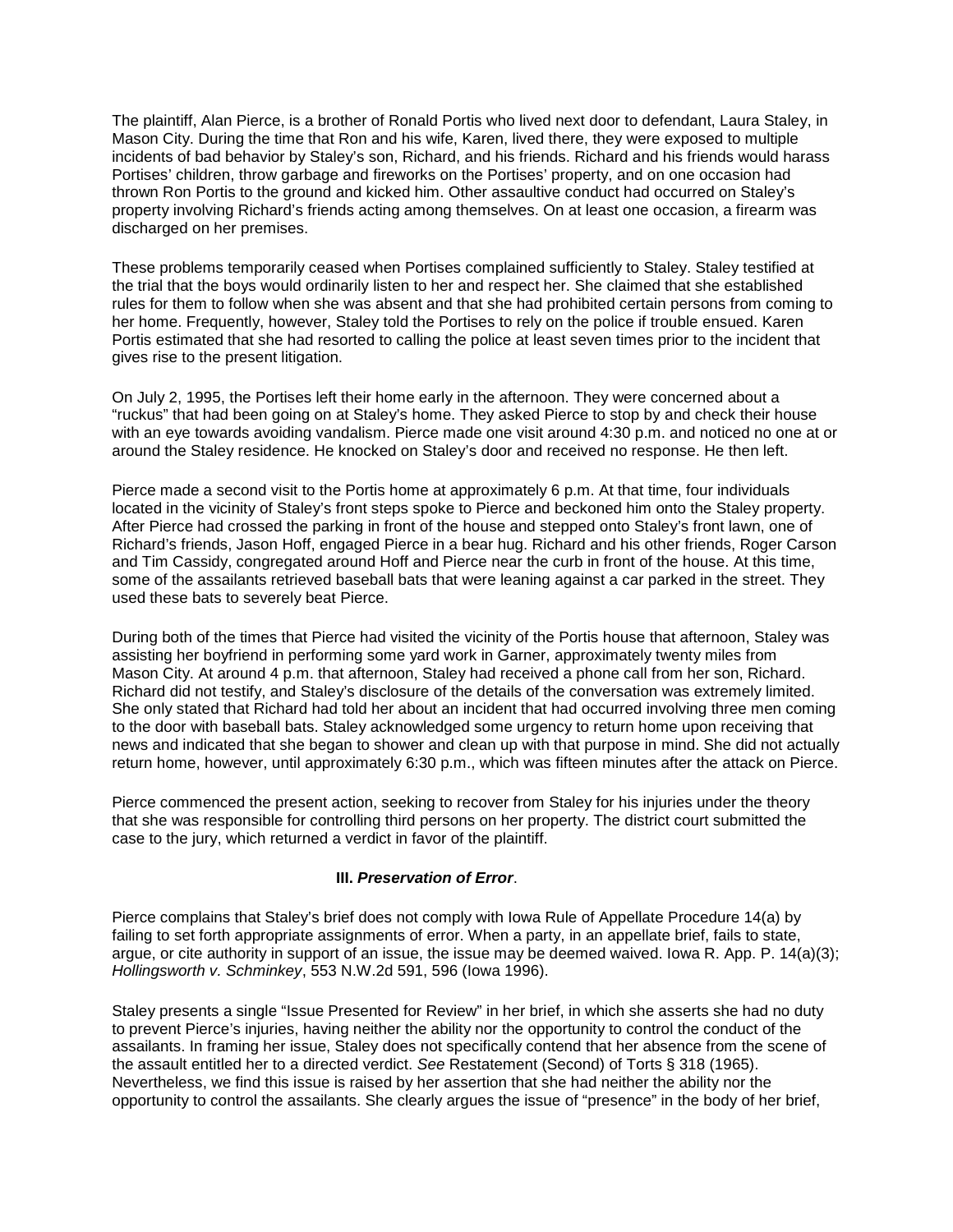and this was one of the grounds she raised in her motions for directed verdict. Although less clear, we also construe Staley's issue and supporting arguments concerning foreseeability as challenging the sufficiency of evidence on the other Restatement elements discussed below. Pierce has been able to respond to these arguments and has suffered no prejudice.

# **IV.** *The Motion for Directed Verdict.*

Generally, a person does not have a duty to aid or protect another, or to control the conduct of a third person to prevent that person from causing physical harm to another. *Morgan v. Perlowski*, 508 N.W.2d 724, 726 (Iowa 1993). There are exceptions to this general rule, however. *See* Restatement (Second) of Torts §§ 315-320; *Leonard*, 491 N.W.2d at 510-12. We recently recognized one such exception, based on section 318 of the Restatement (Second) of Torts, in *Morgan v. Perlowski.* It is under this exception that Pierce brought suit.

Section 318 provides as follows:

Duty of Possessor of Land or Chattels to Control Conduct of Licensee

If the actor permits a third person to use land or chattels in his possession otherwise than as a servant, he is, *if present*, under a duty to exercise reasonable care so to control the conduct of the third person as to prevent him from intentionally harming others or from so conducting himself as to create an unreasonable risk of bodily harm to them, if the actor

(a) knows or has reason to know that he has the ability to control the third person, and

(b) knows or should know of the necessity and opportunity for exercising such control.

(Emphasis added.) In *Morgan* the plaintiff was injured when he attempted to break up a fight at a beer party hosted by the defendant. The plaintiff was assaulted by one of several uninvited guests who had been causing trouble at the party. The plaintiff's suit against the defendant was premised on the duty outlined in section 318. We upheld a plaintiff's verdict and affirmed the district court's denial of the defendant's motions for directed verdict. In adopting the principles of section 318, we said, "[a]s a matter of public policy, it is reasonable to impose a limited duty upon a possessor of land, who is present on the land, to control the conduct of social guests." *Morgan*, 508 N.W.2d at 728.

The quoted language reflects the requirement, found in the text of Restatement section 318, that the possessor be *present* on the land before the duty is imposed. Staley correctly argues that she was entitled to a directed verdict if her presence on the property is an element of the tort, since it is undisputed that she was absent when the beating occurred. Pierce concedes as much and accordingly argues that a possessor's presence should not be considered an element of the tort.

In *Morgan* we were not confronted with deciding whether a possessor's "presence" is a necessary predicate to the duty we recognized. The defendant in that case was on the property when the assault occurred. We thus had no occasion to consider the matter. In considering the issue now, we observe that section 318 contains the following caveat:

> The Institute expresses no opinion as to whether there may not be a duty of reasonable care to control the conduct of the third person

(1) where the third person is a trespasser; or

(2) *where the actor, although not present, is in the vicinity, is informed of the necessity and opportunity of exercising such control, and can easily do so.*